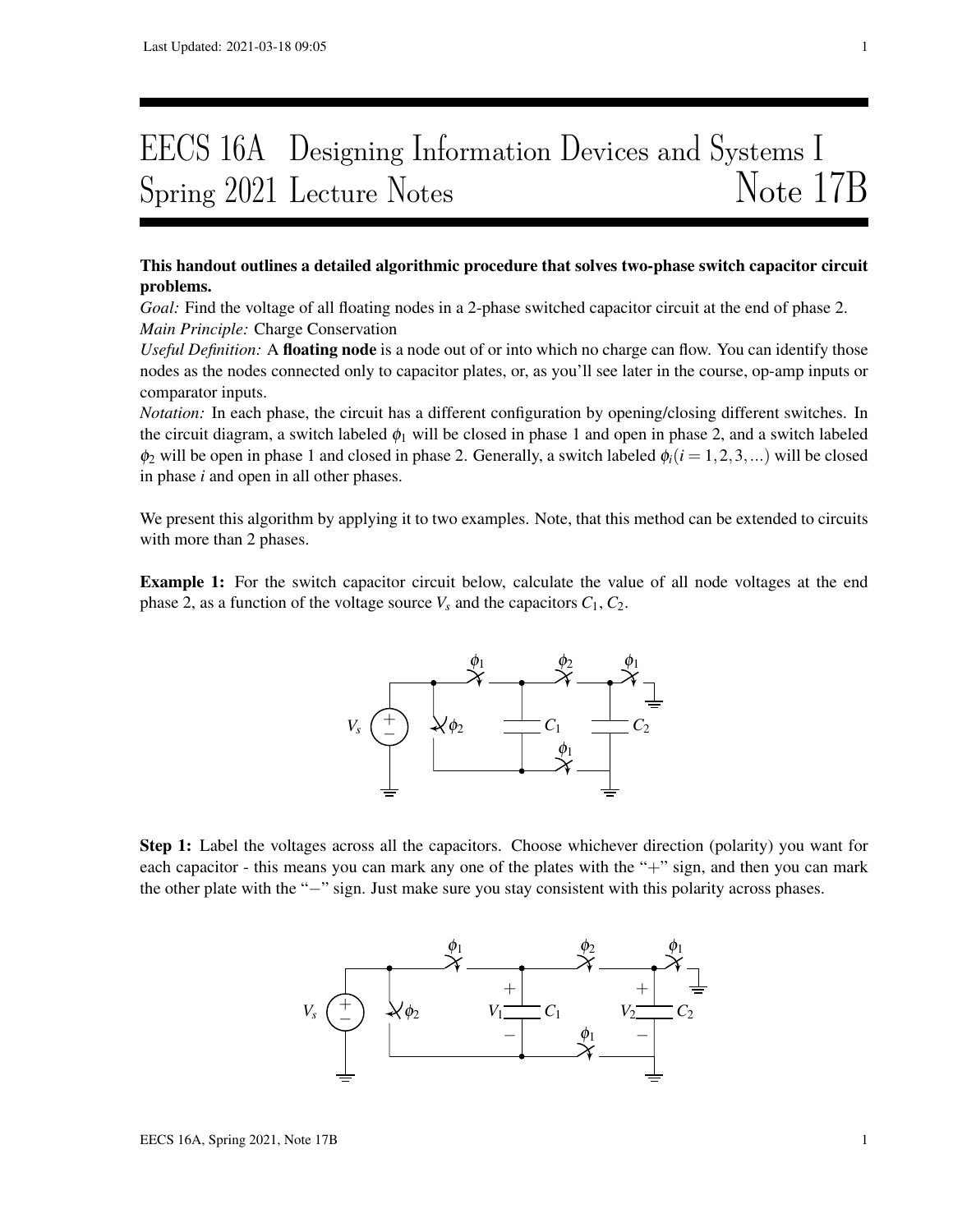**Step 2:** Draw the equivalent circuit during both phases. For this problem, phase 1:  $\phi_1$  closed,  $\phi_2$  open, and phase 2:  $\phi_1$  open,  $\phi_2$  closed. Also, label all node voltages on the circuit for both phases. No need to try and maintain the same names, since certain nodes of the phase 1 circuit might be merged or split in phase 2.

Phase 1:



Phase 2:



Step 3: Identify all "floating" nodes in your circuit during phase 2. A floating node is a node out of or into which no charge can flow. You can identify those nodes as the nodes connected only to capacitor plates, op-amp inputs or comparator inputs. These will be the nodes where we apply charge sharing.

In this case the only node that is floating during phase 2 is node  $u_3$ . (Node  $u_2$  is connected to the voltage source, i.e.  $u_2 = V_s$ , and the 3<sup>*rd*</sup> node is the ground node).

Step 4: For steps 4-6 we will examine each phase 2 floating node individually. Pick a floating node from the ones you found in step 3 and identify all capacitor plates connected to that node during phase 2. Then, calculate the charge on each of these plates in the steady state of phase 1.

To do so, identify all nodes in your circuit during phase 1. Label all node voltages, and write the voltages across each capacitor as functions of node voltages (step 2 should help you with that). Do this according to the polarities you have selected. Then the charge is found as  $Q = CV_C$  (where  $V_C$  is the voltage *across* a capacitor).

*Careful:* The plate marked with the "−" sign will have  $Q = -CV_C$  and the plate marked with the "+" sign will have  $Q = CV_C$  stored onto them.

*Careful:* We assume here that you know all node voltages during phase 1. If you don't, before starting this procedure calculate the node voltages you need using one of the previously introduced circuit analysis techniques (most likely KVL will do the job).

Looking at our single floating node we can see that the "+" plates of  $C_1$  and  $C_2$  are connected to it during phase 2. Let's calculate the charge on these plates connected to the floating node  $u_3$  during **phase**  $\phi_1$ , denoted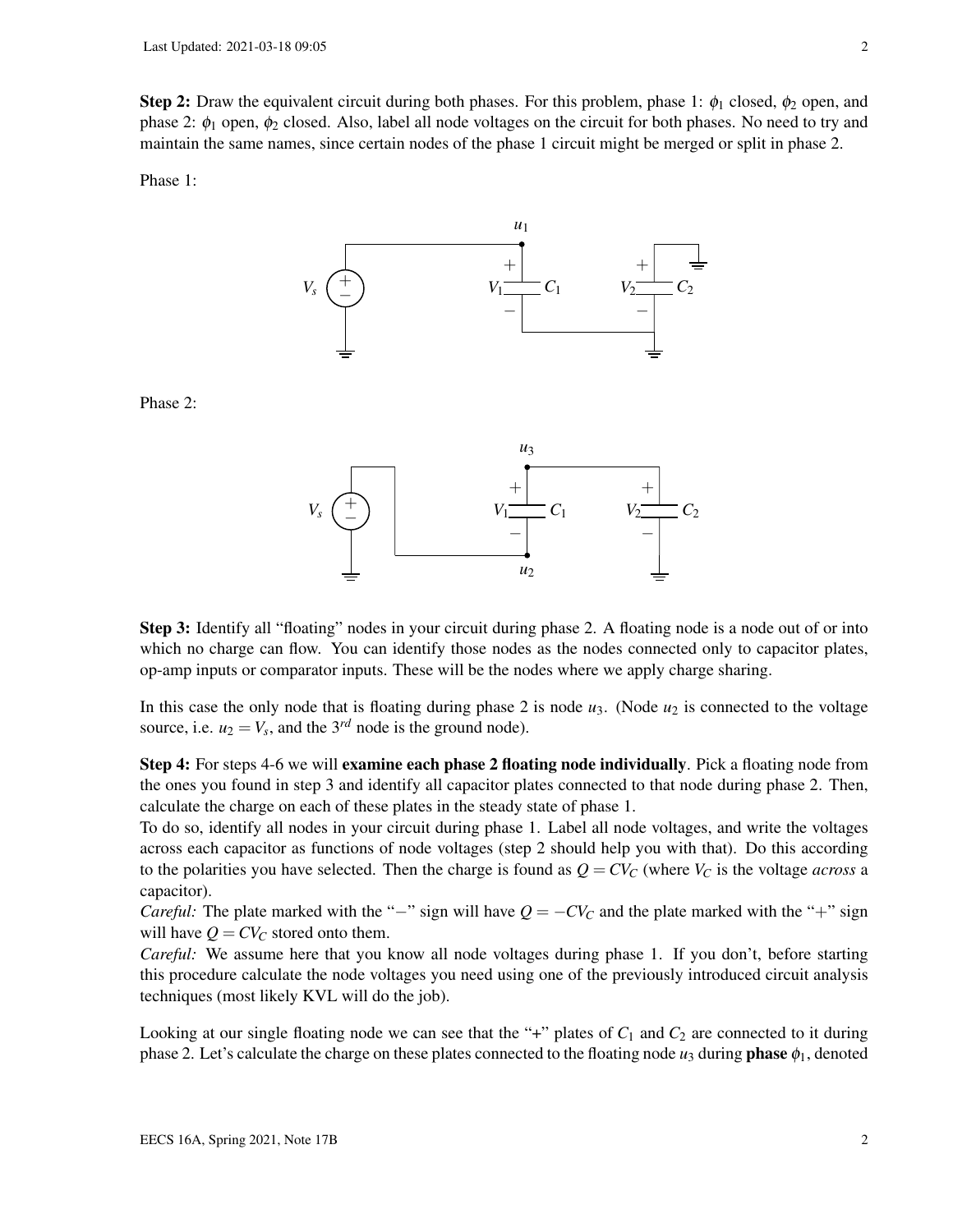by  $\mathcal{Q}^{\phi_1}_{u_3}.$ 

$$
Q_{u_3}^{\phi_1} = V_1^{\phi_1} C_1 + V_2^{\phi_1} C_2
$$
  
= (V<sub>s</sub> - 0)C<sub>1</sub> + 0  
= V<sub>s</sub>C<sub>1</sub>

Step 5: Find the total charge on each of the floating nodes in the steady state of phase 2 as a function of node voltages. Use the same process as in Step 4, but this time using the node voltages during phase 2 to write the voltages across each capacitor. Make sure you kept the polarity same and pay attention to the sign of each plate.

$$
Q_{u_3}^{\phi_2} = V_1^{\phi_2} C_1 + V_2^{\phi_2} C_2
$$
  
=  $(u_3 - u_2)C_1 + (u_3 - 0)C_2$   
=  $(u_3 - V_s)C_1 + u_3C_2$ 

**Step 6:** The charge in the steady state of phase 1 we calculated in Step 4,  $Q_{u_3}^{\phi_1}$ , is the initial charge of phase 2. Charge must be conserved at a floating node, so the steady state charge of phase 2,  $Q_{u_3}^{\phi_2}$ , should equal the initial charge  $Q_{u_3}^{\phi_1}$ . We can then write in terms of the unknown(s).

$$
Q_{u_3}^{\phi_1} = Q_{u_3}^{\phi_2}
$$
  
\n
$$
V_s C_1 = (u_3 - V_s)C_1 + (u_3 - 0)C_2
$$
  
\n
$$
u_3 = \frac{2C_1}{C_1 + C_2}V_s
$$

Step 7: Repeat steps 4-6 for every floating node. This will give you one equation per floating node (i.e. if you have *m* floating nodes you will have *m* equations). You can then solve the system of equations to find the node voltages during phase 2 (unknowns). It should have a unique solution!

In this problem we did not go through step 7 since we only had one floating node during phase 2. This means we have only one unknown node voltage  $(u_3)$  for which we solved using our single equation from Step 6. We will be using step 7 in our second example!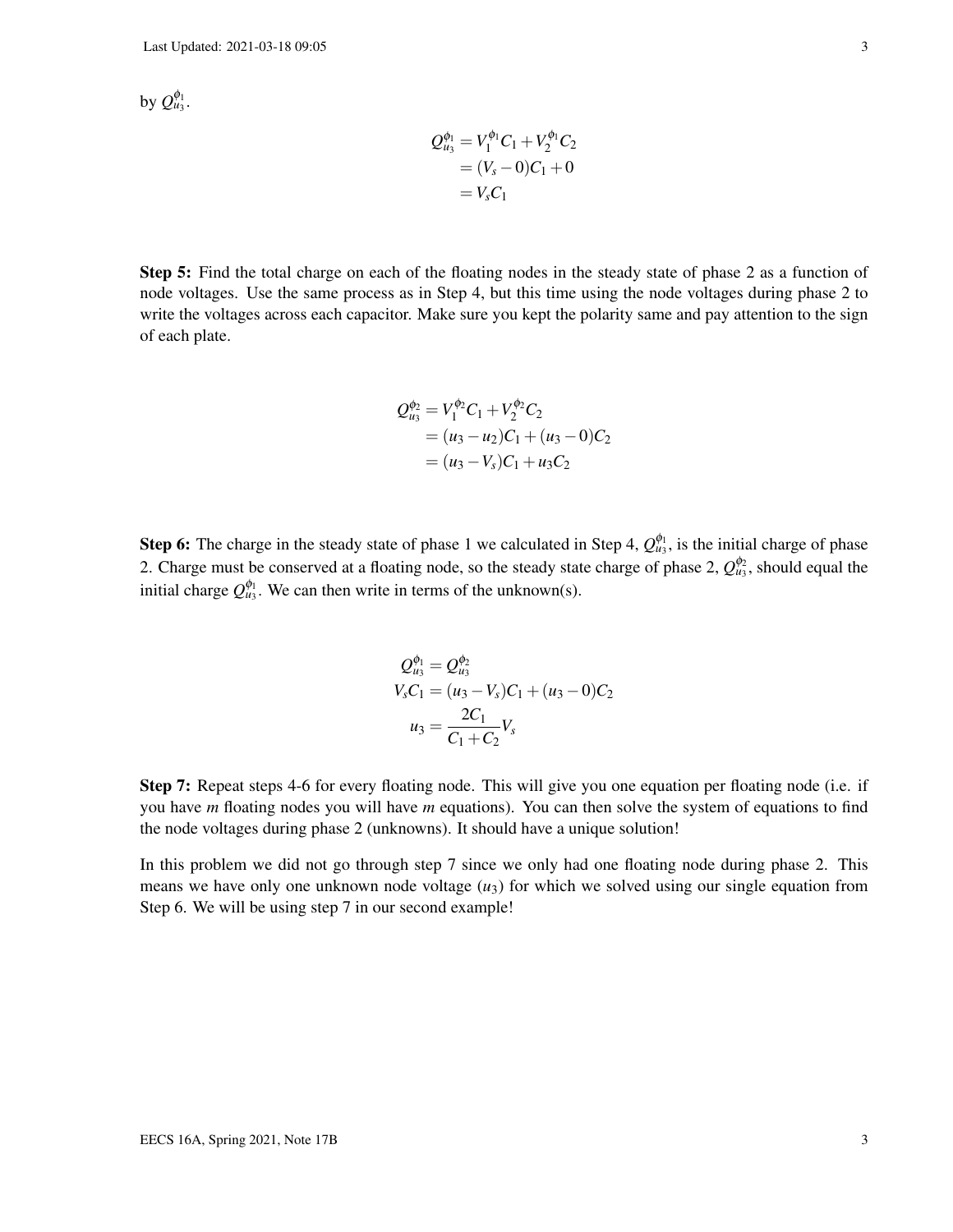**Example 2:** Find the voltage  $V_{out}$  across capacitor  $C_x$  at the end of phase 2, as a function of  $C$ ,  $C_x$ , and  $V_s$ . Assume that  $C_1 = C_2 = C$ .



Step 1: Capacitor voltage labelling.

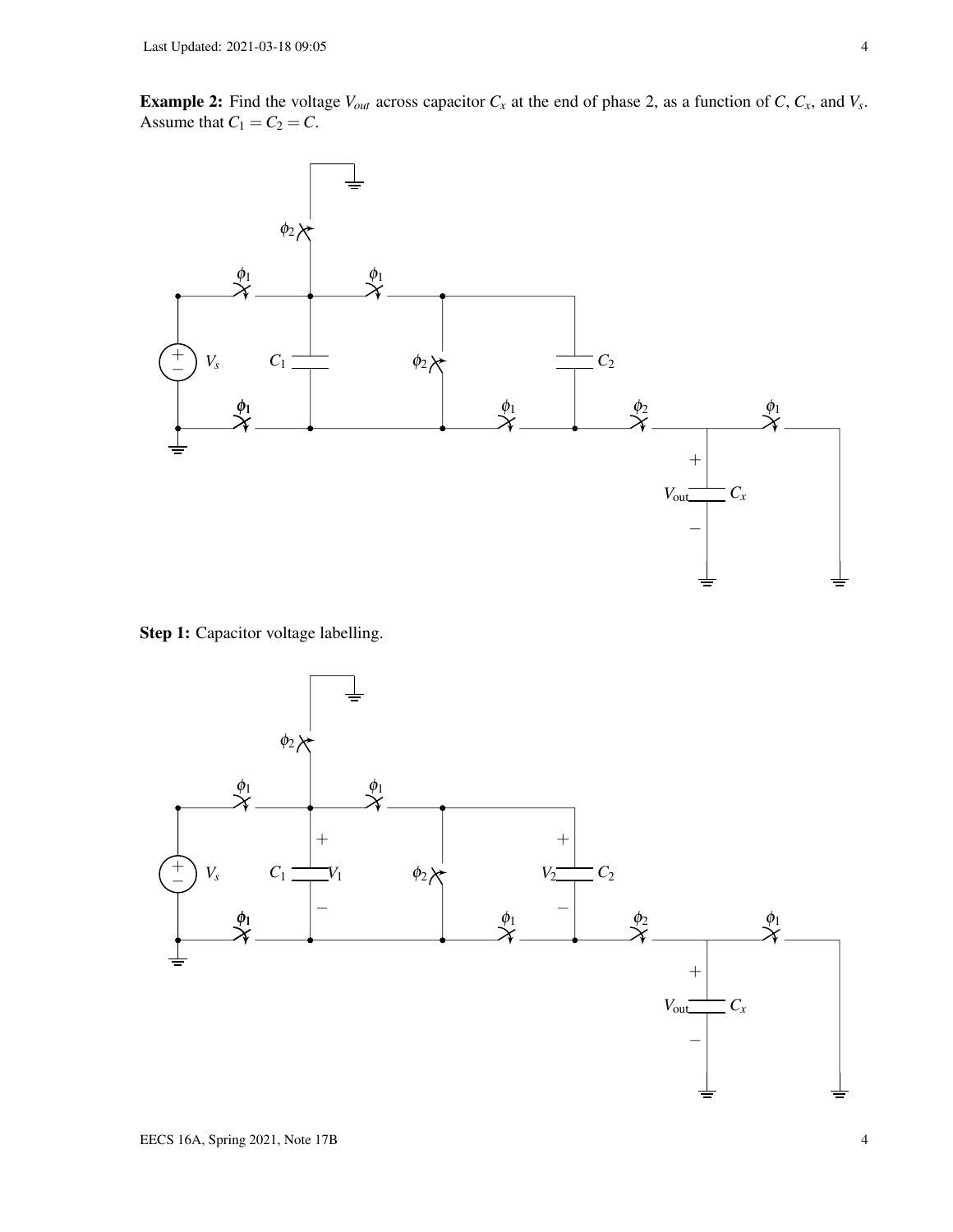#### Step 2: Redrawing the circuit during both phases.

### Phase 1:



Phase 2:



Step 3: Identify all floating nodes during phase 2.

In this problem the floating nodes are  $u_2$  and  $u_3$  since no current is flowing into or out of them (they are only connected to capacitor plates).

Step 4: Calculate the total charge accumulated on phase 2 floating nodes during phase 1.

Let's look at  $u_2$  first: "−" plate of  $C_1$  and "+" plate of  $C_2$  are connected to that node during phase 2. Calculating the charge stored in them during phase 1 we get: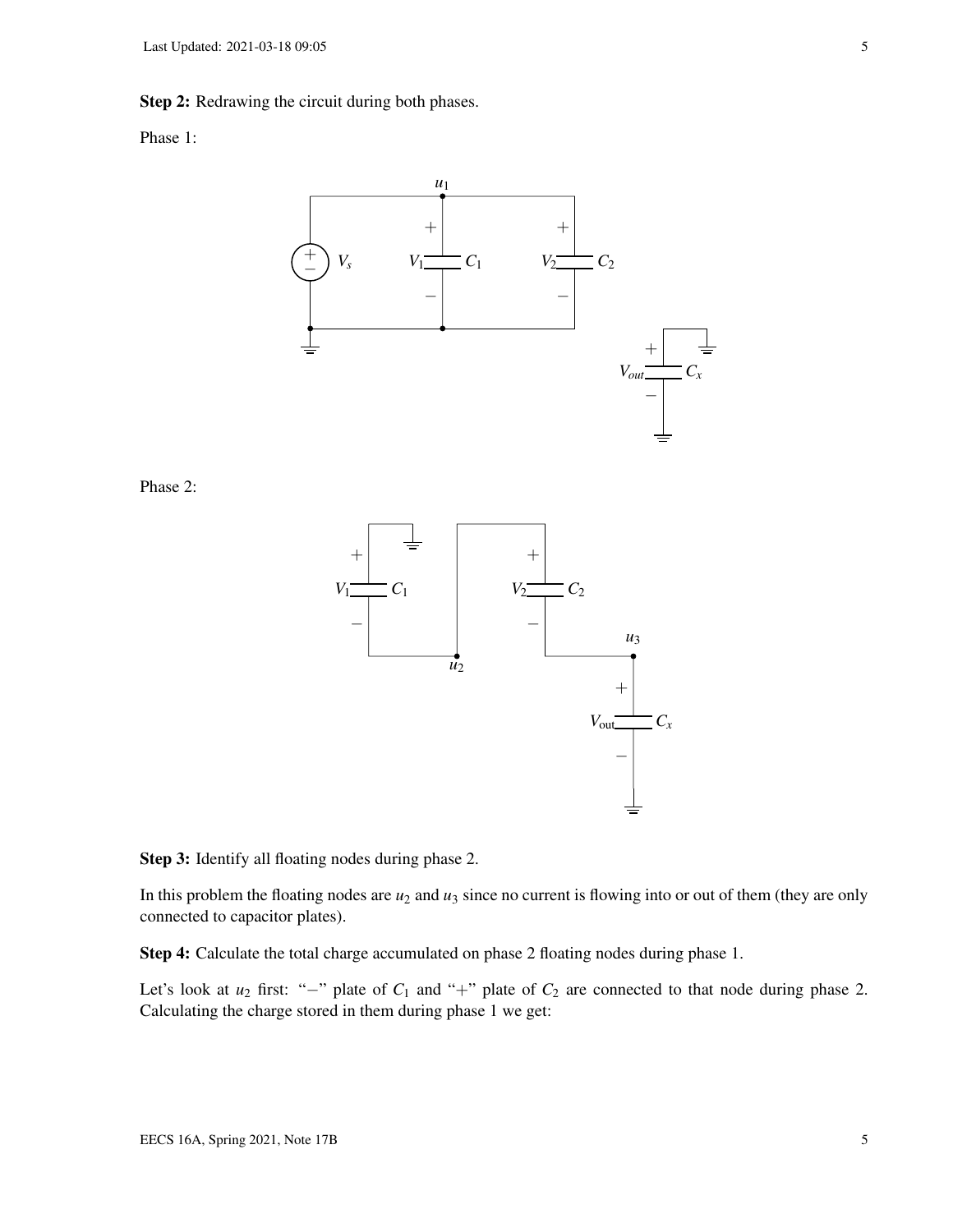$$
Q_{u_2}^{\phi_1} = -V_1^{\phi_1}C_1 + V_2^{\phi_1}C_2
$$
  
= -(u<sub>1</sub> - 0)C<sub>1</sub> + (u<sub>1</sub> - 0)C<sub>2</sub>  
= -u<sub>1</sub>C<sub>1</sub> + u<sub>1</sub>C<sub>2</sub>  
= -V<sub>s</sub>C<sub>1</sub> + V<sub>s</sub>C<sub>2</sub>  
= 0

Where in the last step we used that  $C_1 = C_2 = C$ .

Step 5: Calculate the total charge accumulated on phase 2 floating nodes during phase 2 as a function of node voltages.

$$
Q_{u_2}^{\phi_2} = -V_1^{\phi_2}C_1 + V_2^{\phi_2}C_2
$$
  
= -(0 - u<sub>2</sub>)C<sub>1</sub> + (u<sub>2</sub> - u<sub>3</sub>)C<sub>2</sub>  
= (2u<sub>2</sub> - u<sub>3</sub>)C

Step 6: Equate charge calculated during phases 1 and 2.

$$
Q_{u_2}^{\phi_1} = Q_{u_2}^{\phi_2}
$$
  
0 = (2u<sub>2</sub> - u<sub>3</sub>)C<sub>2</sub>

$$
u_2 = \frac{u_3}{2} \tag{1}
$$

Step 7: Repeat steps 4-6 for every floating node.

Let's repeat Steps 4-6 for node *u*3:

Step 4: *u*<sub>3</sub> is connected to the "−" plate of  $C_2$  and "+" plate of  $C_x$ . Charge during phase 1:

$$
Q_{u_3}^{\phi_1} = -V_2^{\phi_1} C_2 + V_x^{\phi_1} C_x
$$
  
= -(u\_1 - 0)C\_2 + (0 - 0)C\_x)  
= -u\_1 C\_2  
= -V\_s C